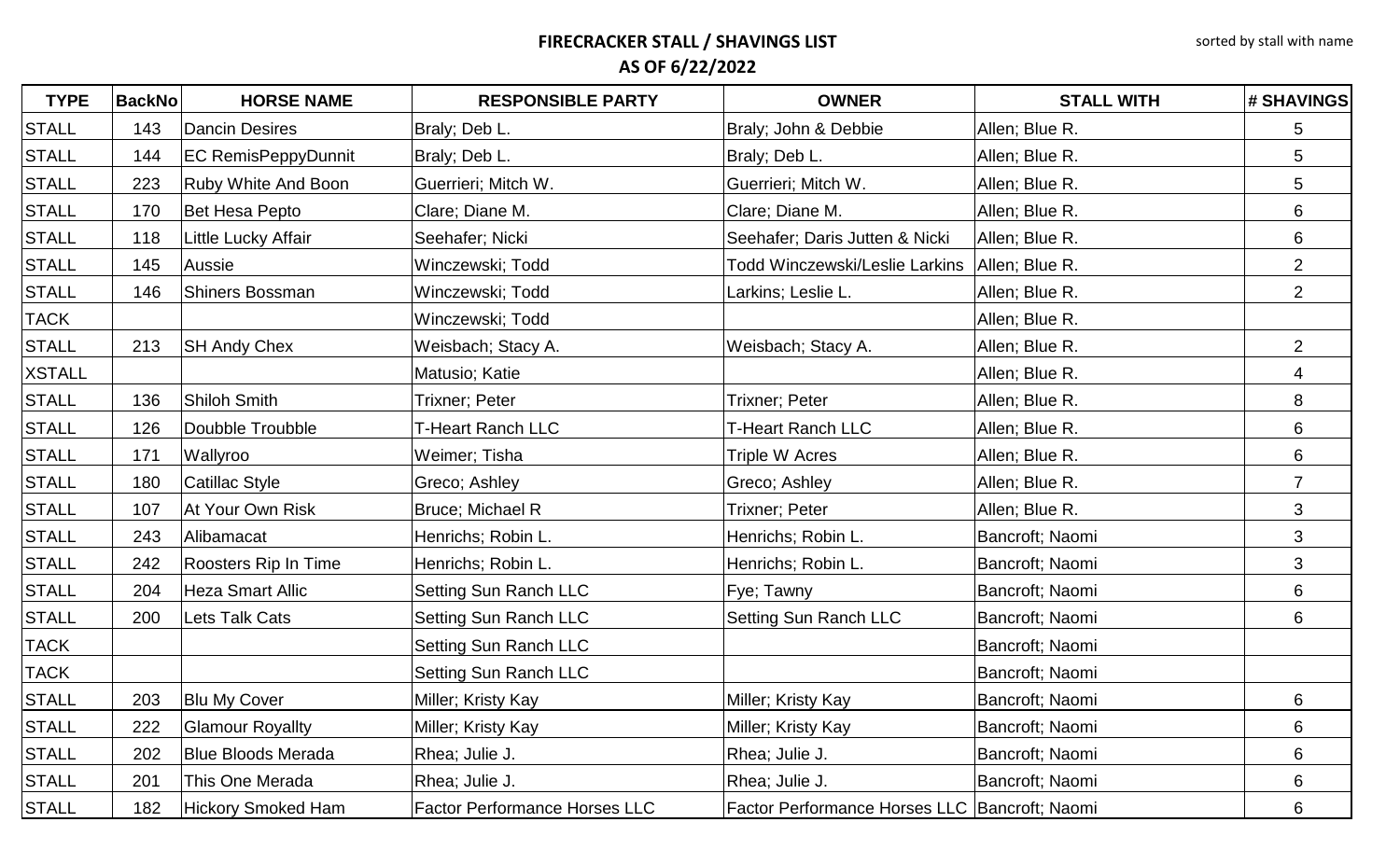| <b>TYPE</b>   | <b>BackNo</b> | <b>HORSE NAME</b>          | <b>RESPONSIBLE PARTY</b>             | <b>OWNER</b>                                    | <b>STALL WITH</b>    | # SHAVINGS      |
|---------------|---------------|----------------------------|--------------------------------------|-------------------------------------------------|----------------------|-----------------|
| <b>STALL</b>  | 183           | Nickles Playgirl           | <b>Factor Performance Horses LLC</b> | Factor Performance Horses LLC   Bancroft; Naomi |                      | 6               |
| <b>STALL</b>  | 181           | <b>SJR Diamond Rubies</b>  | <b>Factor Performance Horses LLC</b> | Factor Performance Horses LLC   Bancroft; Naomi |                      | 6               |
| <b>STALL</b>  | 308           | Smokin D Lights            | Anderson; Dusty                      | Anderson; Dusty                                 | Bancroft; Naomi      | 6               |
| <b>STALL</b>  | 284           | Seven S Riviera            | Bennett; Cole B.                     | <b>HS Schreiber Ranch</b>                       | Bennett; Cole B.     | 6               |
| <b>XSTALL</b> |               |                            | Bennett; Cole B.                     |                                                 | Bennett; Cole B.     | 6               |
| <b>STALL</b>  | 282           | <b>Gold N Grace</b>        | Schreiber; Susan                     | Schreiber; Brent & Susan                        | Bennett; Cole B.     | 6               |
| <b>STALL</b>  | 283           | Spoonful Of Sann           | Schreiber; Susan                     | Schreiber; Brent & Susan                        | Bennett; Cole B.     | 6               |
| <b>TACK</b>   |               |                            | Schreiber; Susan                     |                                                 | Bennett; Cole B.     |                 |
| <b>STALL</b>  | 270           | Hang On N Handle It        | Patterson; Katelyn                   | Patterson; Katelyn                              | Bennett; Cole B.     | 6               |
| <b>STALL</b>  | 271           | Highbrows Royal Fury       | Patterson; Katelyn                   | Patterson; Katelyn                              | Bennett; Cole B.     | 6               |
| <b>STALL</b>  | 304           | Doc Hes Quick              | Borders; Justin W.                   | Borders; Sandra M.                              | Borders; Justin W.   | 5               |
| <b>STALL</b>  | 305           | Ima Fancy Pepto            | Borders; Justin W.                   | Skomp; Joseph & Jessica                         | Borders; Justin W.   | $5\phantom{.0}$ |
| <b>STALL</b>  | 106           | <b>Rebels Dual Desire</b>  | Borders; Sandra M.                   | Borders; Sandra M.                              | Borders; Justin W.   | $5\phantom{.0}$ |
| <b>STALL</b>  | 129           | CatbalooUrSocksOff         | Brookshire; Aaron C.                 | Tapie; Allyson Dee                              | Brookshire; Aaron C. | $5\phantom{.0}$ |
| <b>STALL</b>  | 130           | Cattalicious               | Brookshire; Aaron C.                 | Tapie; Allyson Dee                              | Brookshire; Aaron C. | 5               |
| <b>XSTALL</b> |               |                            | Brookshire; Aaron C.                 |                                                 | Brookshire; Aaron C. |                 |
| <b>XSTALL</b> |               |                            | Brookshire; Aaron C.                 |                                                 | Brookshire; Aaron C. |                 |
| <b>XSTALL</b> |               |                            | Brookshire; Aaron C.                 |                                                 | Brookshire; Aaron C. |                 |
| <b>TACK</b>   |               |                            | Brookshire; Aaron C.                 |                                                 | Brookshire; Aaron C. |                 |
| <b>STALL</b>  | 131           | Hot Chic A Boon            | Tapie; Allyson Dee                   | Tapie; Allyson Dee                              | Brookshire; Aaron C. | $\overline{2}$  |
| <b>STALL</b>  | 109           | JJ Cat O Lena              | Taylor; Khyman                       | Taylor; Khyman                                  | Brookshire; Aaron C. | $\overline{2}$  |
| <b>STALL</b>  | 148           | <b>NRR Coles Brat Cat</b>  | Kirkpatrick; Todd Mark               | Kirkpatrick; Todd Mark                          | Bruce; Monty L.      | 3               |
| <b>STALL</b>  | 149           | <b>NRR Coles Starlight</b> | Kirkpatrick; Todd Mark               | Kirkpatrick; Todd Mark                          | Bruce; Monty L.      | 3               |
| <b>TACK</b>   |               |                            | Kirkpatrick; Todd Mark               |                                                 | Bruce; Monty L.      |                 |
| <b>STALL</b>  | 207           | Montaboys Legacy           | Clancey; Terry                       | Clancey; Terry                                  | Clancey; Terry       | $\overline{2}$  |
| <b>XSTALL</b> |               |                            | Clancey; Terry                       |                                                 | Clancey; Terry       |                 |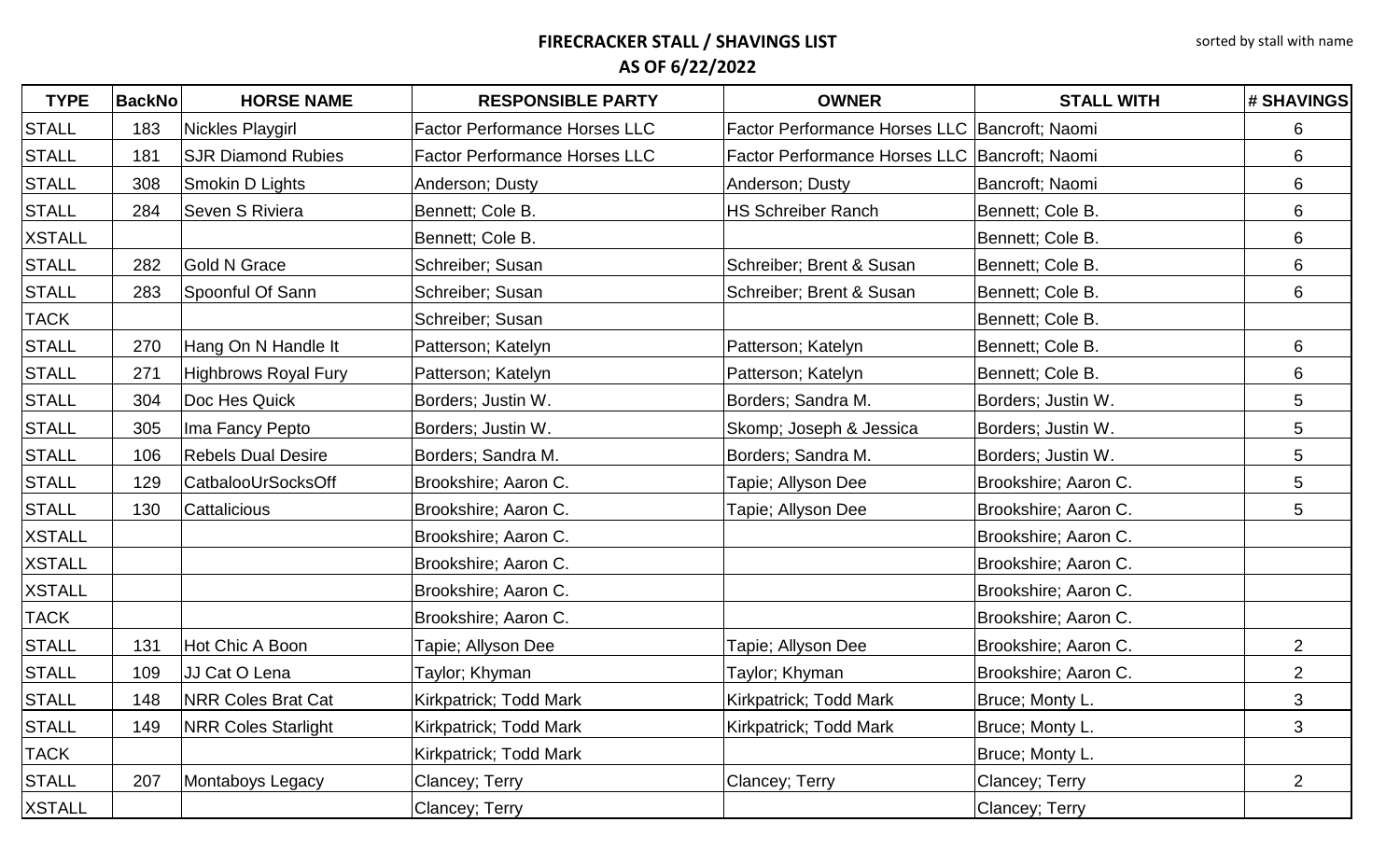| <b>TYPE</b>   | <b>BackNo</b> | <b>HORSE NAME</b>           | <b>RESPONSIBLE PARTY</b>      | <b>OWNER</b>                                 | <b>STALL WITH</b>  | <b># SHAVINGS</b> |
|---------------|---------------|-----------------------------|-------------------------------|----------------------------------------------|--------------------|-------------------|
| <b>STALL</b>  | 335           | One Royal Princess          | Buckley; Mark E.              | Buckley; Mark E.                             | Cook; Jim R.       | 8                 |
| <b>STALL</b>  | 150           | One Smokin Taz              | Tracy; Michael C.             | Tracy; Michael C.                            | Cook; Jim R.       | 3                 |
| <b>STALL</b>  | 276           | Little Nana Rey             | J & J Cook Performance Horses | J & J Cook Performance Horses Cook; Jim R.   |                    | 6                 |
| <b>STALL</b>  | 275           | Nics Magic Chic             | J & J Cook Performance Horses | J & J Cook Performance Horses   Cook; Jim R. |                    | 6                 |
| <b>XSTALL</b> |               |                             | J & J Cook Performance Horses |                                              | Cook; Jim R.       | 6                 |
| <b>TACK</b>   |               |                             | J & J Cook Performance Horses |                                              | Cook; Jim R.       |                   |
| <b>TACK</b>   |               |                             | J & J Cook Performance Horses |                                              | Cook; Jim R.       |                   |
| <b>STALL</b>  | 303           | Hes Got Classy Sox          | Stuart; Laurel E.             | Cook; Jill L.                                | Cook; Jim R.       | 4                 |
| <b>STALL</b>  | 175           | Jordy Joe Pep               | Taylor; Valerie               | Taylor; Valerie                              | Cook; Jim R.       | 3                 |
| <b>STALL</b>  | 176           | <b>BF Little Big Time</b>   | Bunch; Josie                  | Bunch; Josie                                 | Cook; Jim R.       | $\overline{7}$    |
| <b>XSTALL</b> |               |                             | Bunch; Josie                  |                                              | Cook; Jim R.       | 5                 |
| <b>XSTALL</b> |               |                             | Bunch; Josie                  |                                              | Cook; Jim R.       |                   |
| <b>STALL</b>  | 309           | <b>IDriveAnApple</b>        | Cox; Chris C.                 | Cox; Chris C.                                | Cox; Chris C.      |                   |
| <b>STALL</b>  | 310           | Mo Flo Rebel                | Cox; Chris C.                 | Cox; Chris C.                                | Cox; Chris C.      |                   |
| <b>STALL</b>  | 313           | Rio Bravo                   | Cox; Chris C.                 | Cox; Chris C.                                | Cox; Chris C.      |                   |
| <b>STALL</b>  | 311           | Stevies Lil Playgirl        | Cox; Chris C.                 | Cox; Chris C.                                | Cox; Chris C.      |                   |
| <b>STALL</b>  | 312           | Trump N Kat                 | Cox; Chris C.                 | Cox; Chris C.                                | Cox; Chris C.      |                   |
| <b>XSTALL</b> |               |                             | Cox; Chris C.                 |                                              | Cox; Chris C.      |                   |
| <b>STALL</b>  | 315           | A Quick Remedy              | Crafton; Debbie R.            | Crafton; Debbie R.                           | Crafton; Debbie R. | $\overline{2}$    |
| <b>STALL</b>  | 319           | FoundLoveAtHooters          | Crafton; Debbie R.            | Crafton; Debbie R.                           | Crafton; Debbie R. | $\overline{2}$    |
| <b>STALL</b>  | 314           | Hesa Wee Bet                | Crafton; Debbie R.            | Crafton; Debbie R.                           | Crafton; Debbie R. | $\overline{2}$    |
| <b>STALL</b>  | 320           | Huey                        | Crafton; Debbie R.            | Crafton; Debbie R.                           | Crafton; Debbie R. | $\overline{2}$    |
| <b>STALL</b>  | 318           | Jefe                        | Crafton; Debbie R.            | Crafton; Debbie R.                           | Crafton; Debbie R. | $\overline{2}$    |
| <b>STALL</b>  | 317           | <b>SJR Kinda Caddy</b>      | Crafton; Debbie R.            | Crafton; Debbie R.                           | Crafton; Debbie R. | $\overline{2}$    |
| <b>STALL</b>  | 300           | Little Red Kat              | Crafton; Debbie R.            | Crafton; Debbie R.                           | Crafton; Debbie R. | $\overline{2}$    |
| <b>STALL</b>  | 316           | <b>SJR SumKindaRockstar</b> | Crafton; Debbie R.            | Crafton; Debbie R.                           | Crafton; Debbie R. | $\overline{2}$    |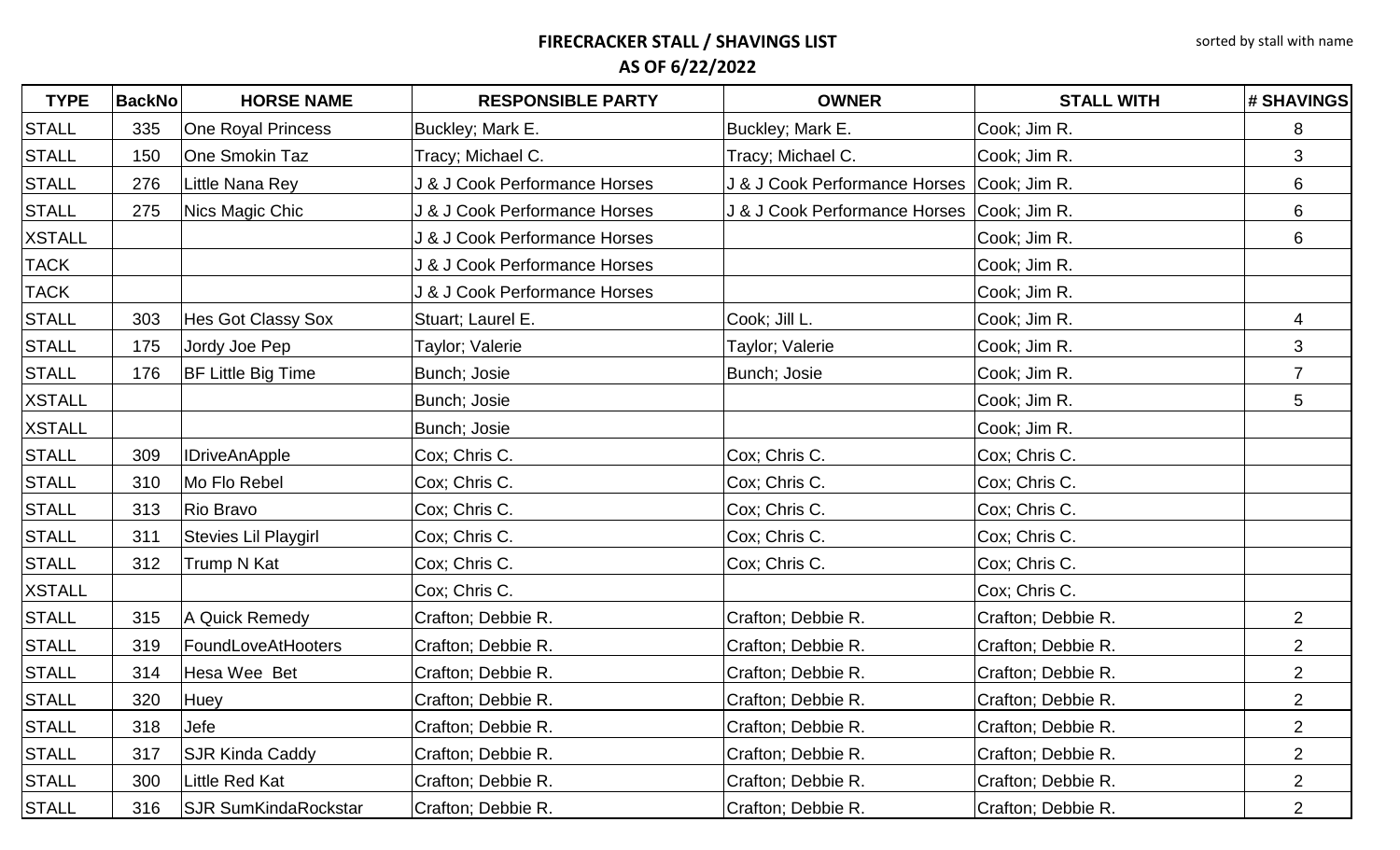| <b>TYPE</b>   | <b>BackNo</b> | <b>HORSE NAME</b>         | <b>RESPONSIBLE PARTY</b>     | <b>OWNER</b>                 | <b>STALL WITH</b> | <b># SHAVINGS</b> |
|---------------|---------------|---------------------------|------------------------------|------------------------------|-------------------|-------------------|
| <b>STALL</b>  | 258           | <b>Hickorys Big Check</b> | Bogart; Jack                 | Bogart; Jack                 | Dawson; Chris C.  | 8                 |
| <b>STALL</b>  | 262           | <b>Stevies BB King</b>    | Bogart; Jack                 | Bogart; Jack                 | Dawson; Chris C.  | 8                 |
| <b>STALL</b>  | 257           | Pride And Joyy            | Dawson; Chris C.             | <b>Baby Daddy Stallions</b>  | Dawson; Chris C.  | 8                 |
| <b>XSTALL</b> |               |                           | Dawson; Chris C.             |                              | Dawson; Chris C.  | 8                 |
| <b>XSTALL</b> |               |                           | Dawson; Chris C.             |                              | Dawson; Chris C.  | 8                 |
| <b>XSTALL</b> |               |                           | Dawson; Chris C.             |                              | Dawson; Chris C.  | 8                 |
| <b>XSTALL</b> |               |                           | Dawson; Chris C.             |                              | Dawson; Chris C.  | 8                 |
| <b>TACK</b>   |               |                           | Dawson; Chris C.             |                              | Dawson; Chris C.  |                   |
| <b>STALL</b>  | 259           | <b>Stevey Nix</b>         | Holy Cow Perf. Horses, Texas | Holy Cow Perf. Horses, Texas | Dawson; Chris C.  | 8                 |
| <b>STALL</b>  | 261           | Tari Jonez                | Dawson; Chris & Sarah        | Mars; Linda A.               | Dawson; Chris C.  | 8                 |
| <b>STALL</b>  | 263           | Johnnys Lil Cash          | M Bar W LLC                  | M Bar W LLC                  | Dawson; Chris C.  | 8                 |
| <b>STALL</b>  | 265           | MC Reyn Or Shine          | <b>Hartwood Farms</b>        | <b>Hartwood Farms</b>        | Dawson; Chris C.  | 8                 |
| <b>STALL</b>  | 260           | This Cats Saucy           | White; Casey S               | White; Casey S               | Dawson; Chris C.  | 8                 |
| <b>STALL</b>  | 264           | <b>OutFoxxed</b>          | <b>KK Performance Horses</b> | <b>KK Performance Horses</b> | Dawson; Chris C.  | 8                 |
| <b>STALL</b>  | 237           | <b>White Lightnin</b>     | Grohman; Trenton             | Grohman; Trenton             | Dawson; Chris C.  | 8                 |
| <b>STALL</b>  | 167           | <b>Rubys Reypeat</b>      | David; Lucinda R.            | David; Lucinda R.            | Deacon; Ashley M. | 6                 |
| <b>STALL</b>  | 168           | Seven S Johnny Reb        | David; Lucinda R.            | David; Lucinda R.            | Deacon; Ashley M. | 6                 |
| <b>STALL</b>  | 169           | The Royalty               | David; Lucinda R.            | David; Lucinda R.            | Deacon; Ashley M. | 6                 |
| <b>XSTALL</b> |               |                           | David; Lucinda R.            |                              | Deacon; Ashley M. | 6                 |
| <b>TACK</b>   |               |                           | David; Lucinda R.            |                              | Deacon; Ashley M. |                   |
| <b>STALL</b>  | 334           | A Spoonful Of Jonez       | Westfall; Desiree D.         | Westfall; Desiree Or Jeff    | Dillman; David J. | 4                 |
| <b>STALL</b>  | 119           | Cat Like                  | Westfall; Desiree D.         | Westfall; Desiree Or Jeff    | Dillman; David J. | 4                 |
| <b>STALL</b>  | 338           | LowerThaBoom              | Westfall; Desiree D.         | Westfall; Desiree Or Jeff    | Dillman; David J. | 4                 |
| <b>STALL</b>  | 339           | Time To Honkytonk         | Westfall; Desiree D.         | Westfall; Desiree Or Jeff    | Dillman; David J. | 4                 |
| <b>XSTALL</b> |               |                           | Dillman; David J.            |                              | Dillman; David J. | 4                 |
| <b>TACK</b>   |               |                           | Dillman; David J.            |                              | Dillman; David J. |                   |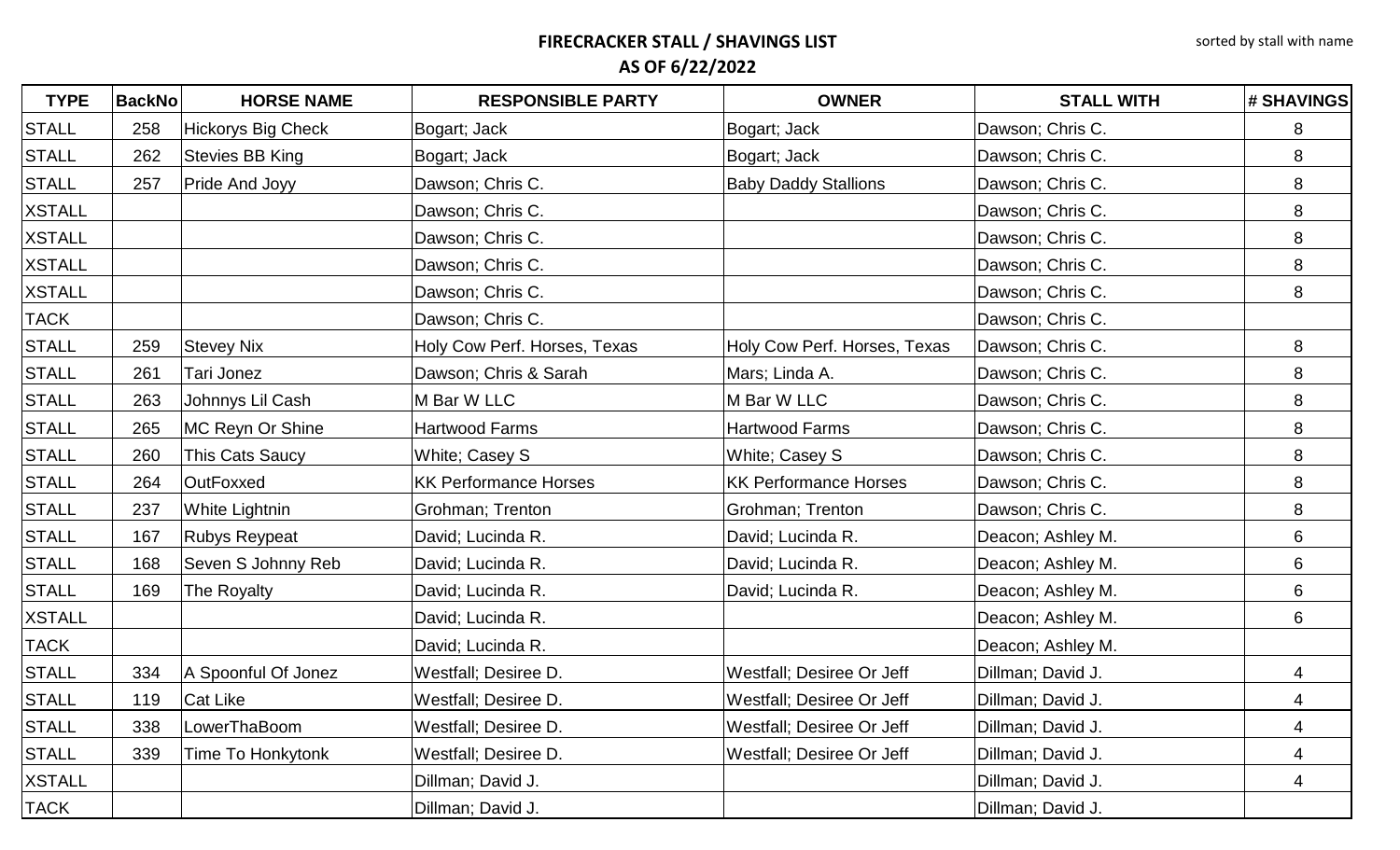| <b>TYPE</b>   | <b>BackNo</b> | <b>HORSE NAME</b>           | <b>RESPONSIBLE PARTY</b>      | <b>OWNER</b>                  | <b>STALL WITH</b>    | # SHAVINGS                |
|---------------|---------------|-----------------------------|-------------------------------|-------------------------------|----------------------|---------------------------|
| <b>TACK</b>   |               |                             | Dillman; David J.             |                               | Dillman; David J.    |                           |
| <b>STALL</b>  | 121           | PJW One Time Only           | Anderson; Margaret J.         | Anderson; Margaret J.         | Dillman; David J.    | $\overline{4}$            |
| <b>STALL</b>  | 125           | Autumns Purple Rain         | Cellini; Linda C.             | Cellini; Linda C.             | Dillman; David J.    | 4                         |
| <b>STALL</b>  | 124           | Playing With Rey            | Cellini; Linda C.             | Cellini; Linda C.             | Dillman; David J.    | 4                         |
| <b>STALL</b>  | 123           | <b>Ettes Metallic Cat</b>   | Tessman; Jacqueline A.        | Tessman; Jacqueline A.        | Dillman; David J.    | 4                         |
| <b>STALL</b>  | 122           | <b>Outta Prowlin</b>        | Preisser; Kelly Ann           | Preisser; Kelly Ann           | Dillman; David J.    | $\overline{4}$            |
| <b>XSTALL</b> |               |                             | Preisser; Kelly Ann           |                               | Dillman; David J.    | 4                         |
| <b>STALL</b>  | 120           | <b>Tazed</b>                | Sleipnir Stables Ltd          | Sleipnir Stables Ltd          | Dillman; David J.    | 4                         |
| <b>STALL</b>  | 209           | Woo Hoo Sue                 | Faris; Jody L.                | Faris; Jody L.                | Faris; Jody L.       | 4                         |
| <b>STALL</b>  | 208           | <b>Wranglers Last Attak</b> | Faris; Jody L.                | Faris; Jody L.                | Faris; Jody L.       | $\overline{4}$            |
| <b>TACK</b>   |               |                             | Faris; Jody L.                |                               | Faris; Jody L.       |                           |
| <b>STALL</b>  | 272           | HF Tail Dragin Time         | Flavin; Meghan Kehly          | M & J Atamian                 | Flavin; Meghan Kehly | 4                         |
| <b>STALL</b>  | 273           | <b>Roosters Smokin Gal</b>  | Flavin; Meghan Kehly          | Price; Sydney                 | Flavin; Meghan Kehly | 4                         |
| <b>STALL</b>  | 274           | Shesa Sweet Cat             | Flavin; Meghan Kehly          | Atamian; Michele K & Jason K  | Flavin; Meghan Kehly | 4                         |
| <b>XSTALL</b> |               |                             | Flavin; Meghan Kehly          |                               | Flavin; Meghan Kehly |                           |
| <b>TACK</b>   |               |                             | Flavin; Meghan Kehly          |                               | Flavin; Meghan Kehly |                           |
| <b>STALL</b>  | 147           | <b>Metallic Maverick</b>    | Gabel; Kimberlee              | Gabel; Kimberlee              | Gabel; Kimberlee     | 3                         |
| <b>STALL</b>  | 163           | Tonettes Playgun            | Grieve; Robert B              | Grieve; Robert B              | Grieve; Robert B     | 3                         |
| <b>STALL</b>  | 113           | <b>Boonys Yellow Cat</b>    | Hall; Kirk L.                 | Stoneback; Douglas            | Hall; Kirk L.        | $\mathfrak{S}$            |
| <b>STALL</b>  | 117           | Metallic Colonel            | Hall; Kirk L.                 | Husted; Erica                 | Hall; Kirk L.        | $\mathfrak{S}$            |
| <b>STALL</b>  | 116           | <b>PR Shiner San De</b>     | Hall; Kirk L.                 | Hall; Kirk L.                 | Hall; Kirk L.        | $\mathfrak{S}$            |
| <b>STALL</b>  | 112           | <b>PR Snazzy Cat</b>        | Hall; Kirk L.                 | Hall; Kirk L.                 | Hall; Kirk L.        | $\mathfrak{S}$            |
| <b>STALL</b>  | 114           | Seven S Kid Rock            | Hall; Kirk L.                 | Husted; James                 | Hall; Kirk L.        | $\ensuremath{\mathsf{3}}$ |
| <b>TACK</b>   |               |                             | Hall; Kirk L.                 |                               | Hall; Kirk L.        |                           |
| <b>STALL</b>  | 115           | Kandy Cat                   | Powell; Debra                 | Powell; Debra                 | Hall; Kirk L.        | $\mathfrak{B}$            |
| <b>STALL</b>  | 110           | Night Time Playmate         | The Mitchell J Anderson Trust | The Mitchell J Anderson Trust | Hall; Kirk L.        | 3                         |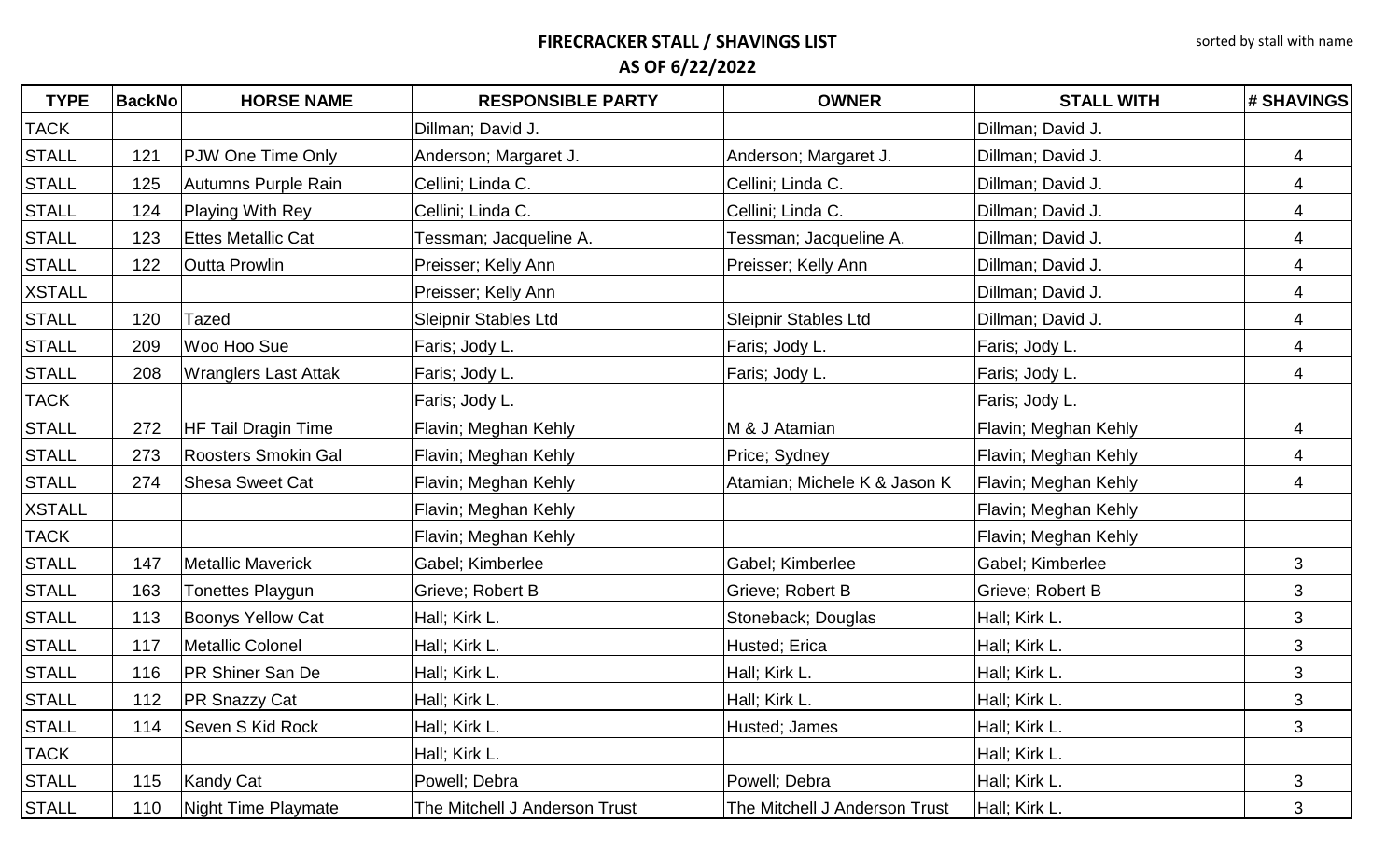| <b>TYPE</b>   | <b>BackNo</b> | <b>HORSE NAME</b>           | <b>RESPONSIBLE PARTY</b>         | <b>OWNER</b>                     | <b>STALL WITH</b>   | <b># SHAVINGS</b>        |
|---------------|---------------|-----------------------------|----------------------------------|----------------------------------|---------------------|--------------------------|
| <b>STALL</b>  | 111           | <b>Shiners Spin Baby</b>    | Riggs; Ryan                      | Riggs; Ryan                      | Hall; Kirk L.       | 3                        |
| <b>STALL</b>  | 157           | <b>Boonie Tunes</b>         | Hammerness; Luke J.              | Poole; Danny K.                  | Hammerness; Luke J. | 4                        |
| <b>STALL</b>  | 154           | Donn Julio                  | Hammerness; Luke J.              | Young; Ashleigh                  | Hammerness; Luke J. | 4                        |
| <b>STALL</b>  | 337           | <b>Genuine Boons</b>        | Hammerness; Luke J.              | Nichols; Tera Kay Sinesh         | Hammerness; Luke J. | 4                        |
| <b>STALL</b>  | 336           | Meteles Pepto               | Hammerness; Luke J.              | Hammerness; Luke J.              | Hammerness; Luke J. | $\overline{\mathcal{A}}$ |
| <b>STALL</b>  | 156           | Michelob Ultra              | Hammerness; Luke J.              | Fort Worth Horse & Cattle        | Hammerness; Luke J. | 4                        |
| <b>STALL</b>  | 158           | <b>RKR ShakeyOMoneyMaka</b> | Hammerness; Luke J.              | Fisher; Kendra J                 | Hammerness; Luke J. | 4                        |
| <b>STALL</b>  | 155           | Teles About It              | Hammerness; Luke J.              | Runyan; Kristyn E.               | Hammerness; Luke J. | 4                        |
| <b>XSTALL</b> |               |                             | Hammerness; Luke J.              |                                  | Hammerness; Luke J. | 4                        |
| <b>XSTALL</b> |               |                             | Hammerness; Luke J.              |                                  | Hammerness; Luke J. | 4                        |
| <b>XSTALL</b> |               |                             | Hammerness; Luke J.              |                                  | Hammerness; Luke J. | $\overline{4}$           |
| <b>TACK</b>   |               |                             | Hammerness; Luke J.              |                                  | Hammerness; Luke J. |                          |
| <b>STALL</b>  | 162           | Sand In My Reysins          | Humphreys; Katlyn                | Humphreys; Katlyn                | Hammerness; Luke J. | 4                        |
| <b>STALL</b>  | 159           | Shootin For The Boon        | Mcginley; Brian & Mary           | Mcginley; Brian & Mary           | Hammerness; Luke J. | 4                        |
| <b>STALL</b>  | 236           | Dualin With A Cow           | Housler; Wes R                   | Campbell; Stephanie Katherine    | Housler; Wes R      | 5                        |
| <b>STALL</b>  | 234           | Hashtags Gone Wild          | Housler; Wes R                   | David Sehl / Lee Elliott         | Housler; Wes R      | 5                        |
| <b>STALL</b>  | 235           | <b>Hesa Silver Cat</b>      | Housler; Wes R                   | Marshall; Lesley L.              | Housler; Wes R      | 5                        |
| <b>STALL</b>  | 232           | Ima Smart Look N Cat        | Housler; Wes R                   | Van Martin; Terry                | Housler; Wes R      | 5                        |
| <b>STALL</b>  | 233           | Metallic My Way             | Housler; Wes R                   | Housler; Wes R                   | Housler; Wes R      | 5                        |
| <b>STALL</b>  | 231           | <b>Mobile Deposit</b>       | Housler; Wes R                   | Housler; Wes R                   | Housler; Wes R      | 5                        |
| <b>TACK</b>   |               |                             | Housler; Wes R                   |                                  | Housler; Wes R      |                          |
| <b>STALL</b>  | 179           | <b>Wright On Hickory</b>    | Wheatley; Bonnie                 | Wheatley; Bonnie & Scot          | James; Conner       |                          |
| <b>TACK</b>   |               |                             | <b>Wheatley; Bonnie</b>          |                                  | James; Conner       |                          |
| <b>STALL</b>  | 321           | Gotta Get Seduced           | Debock; Lisa                     | Debock; Lisa                     | James; Conner       | 6                        |
| <b>STALL</b>  | 322           | Nu Shiney Pepto             | <b>Walking 7T Quarter Horses</b> | <b>Walking 7T Quarter Horses</b> | James; Conner       | 6                        |
| <b>STALL</b>  | 165           | Reyzed In Style             | John; Edward                     | John; Edward                     | John; Edward        | 3                        |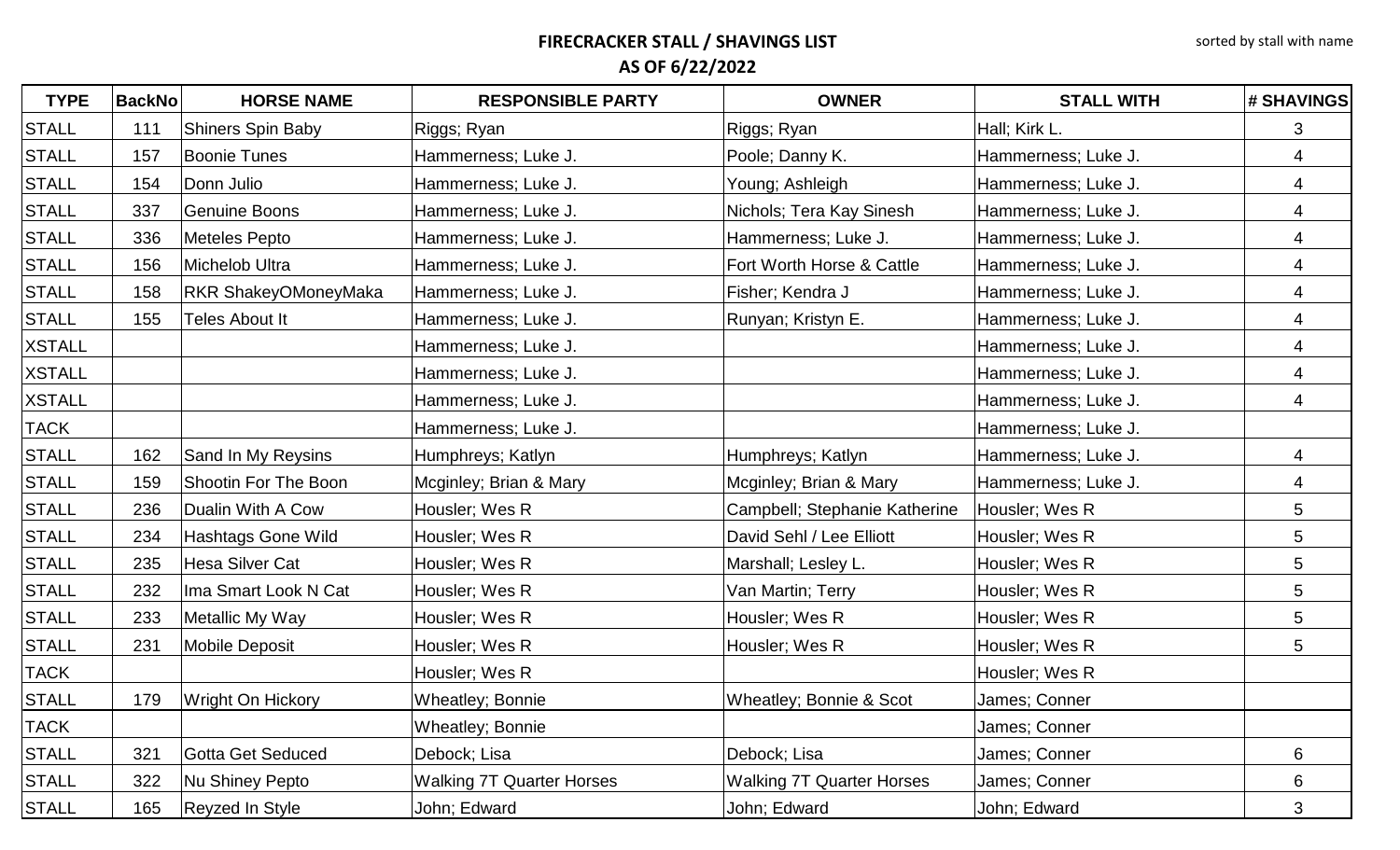| <b>TYPE</b>   | <b>BackNo</b> | <b>HORSE NAME</b>           | <b>RESPONSIBLE PARTY</b>    | <b>OWNER</b>                | <b>STALL WITH</b> | # SHAVINGS      |
|---------------|---------------|-----------------------------|-----------------------------|-----------------------------|-------------------|-----------------|
| <b>TACK</b>   |               |                             | John; Edward                |                             | John; Edward      |                 |
| <b>STALL</b>  | 239           | <b>Cats Tell Secrets</b>    | Gonzalez; Orlando R.        | Gonzalez; Orlando R.        | John; Edward      | 3               |
| <b>STALL</b>  | 240           | <b>Red Kat</b>              | Gonzalez; Orlando R.        | Gonzalez; Orlando R.        | John; Edward      | 3               |
| <b>XSTALL</b> |               |                             | Gonzalez; Orlando R.        |                             | John; Edward      | $\mathfrak{B}$  |
| <b>STALL</b>  | 164           | <b>One Timin Katie</b>      | Taggart; Joe & Elizabeth    | Taggart; Joe & Elizabeth    | John; Edward      | $\mathfrak{S}$  |
| <b>STALL</b>  | 205           | Ms Royal Rey                | Dahl; Micah                 | Dahl; Micah                 | Kelly; Matt T.    | 3               |
| <b>TACK</b>   |               |                             | Dahl; Micah                 | Dahl; Micah                 | Kelly; Matt T.    |                 |
| <b>STALL</b>  | 214           | <b>TAMU Itsa Nudeelight</b> | Moreno; Morgan V            | Moreno; Morgan V            | Kelly; Matt T.    | 4               |
| <b>STALL</b>  | 250           | <b>Boons Look N Smart</b>   | Koch; Matt J.               | McCrea; Rosemary            | Koch; Matt J.     | 3               |
| <b>STALL</b>  | 246           | MPH Voodoo Badger           | Koch; Matt J.               | Mize; David                 | Koch; Matt J.     | $\mathfrak{S}$  |
| <b>STALL</b>  | 249           | Nu One Time Blues           | Koch; Matt J.               | Sellers; Ryan O             | Koch; Matt J.     | 3               |
| <b>STALL</b>  | 247           | Sargent Stryker             | Koch; Matt J.               | Simpson; R Jeffrey          | Koch; Matt J.     | 3               |
| <b>STALL</b>  | 245           | Seven S Red Hot             | Koch; Matt J.               | Ratliff; Brent W.           | Koch; Matt J.     | 3               |
| <b>STALL</b>  | 253           | <b>SJR Diamond Luna</b>     | Koch; Matt J.               | San Juan Ranch              | Koch; Matt J.     | 3               |
| <b>STALL</b>  | 248           | <b>SJR Diamonds Justify</b> | Koch; Matt J.               | San Juan Ranch              | Koch; Matt J.     | 3               |
| <b>STALL</b>  | 252           | <b>SJR Stylish N Smooth</b> | Koch; Matt J.               | San Juan Ranch              | Koch; Matt J.     | $\mathfrak{S}$  |
| <b>STALL</b>  | 251           | Sulena Pepto                | Koch; Matt J.               | Mars; Linda A.              | Koch; Matt J.     | 3               |
| <b>XSTALL</b> |               |                             | Koch; Matt J.               |                             | Koch; Matt J.     | 3               |
| <b>XSTALL</b> |               |                             | Koch; Matt J.               |                             | Koch; Matt J.     | 3               |
| <b>TACK</b>   |               |                             | Koch; Matt J.               |                             | Koch; Matt J.     |                 |
| <b>STALL</b>  | 302           | <b>BOXO Heavens Sparkle</b> | <b>Box O Quarter Horses</b> | <b>Box O Quarter Horses</b> | Koch; Matt J.     | $5\phantom{.0}$ |
| <b>STALL</b>  | 301           | <b>BOXO Opus Magnum</b>     | <b>Box O Quarter Horses</b> | <b>Box O Quarter Horses</b> | Koch; Matt J.     | 5               |
| <b>TACK</b>   |               |                             | <b>Box O Quarter Horses</b> |                             | Koch; Matt J.     |                 |
| <b>STALL</b>  | 166           | SDP Jedi Knight             | Hutton; Lauren E. Rampey    | Hutton; Lauren E. Rampey    | Koch; Matt J.     | 5               |
| <b>STALL</b>  | 212           | <b>CR Tuffs Boon</b>        | Kurtz; Peter                | Kurtz; Peter                | Kurtz; Andy G.    | 6               |
| <b>STALL</b>  | 188           | Ms Genuinelysmart           | Kurtz; Andy G.              | Kurtz; Andy G.              | Kurtz; Andy G.    | 6               |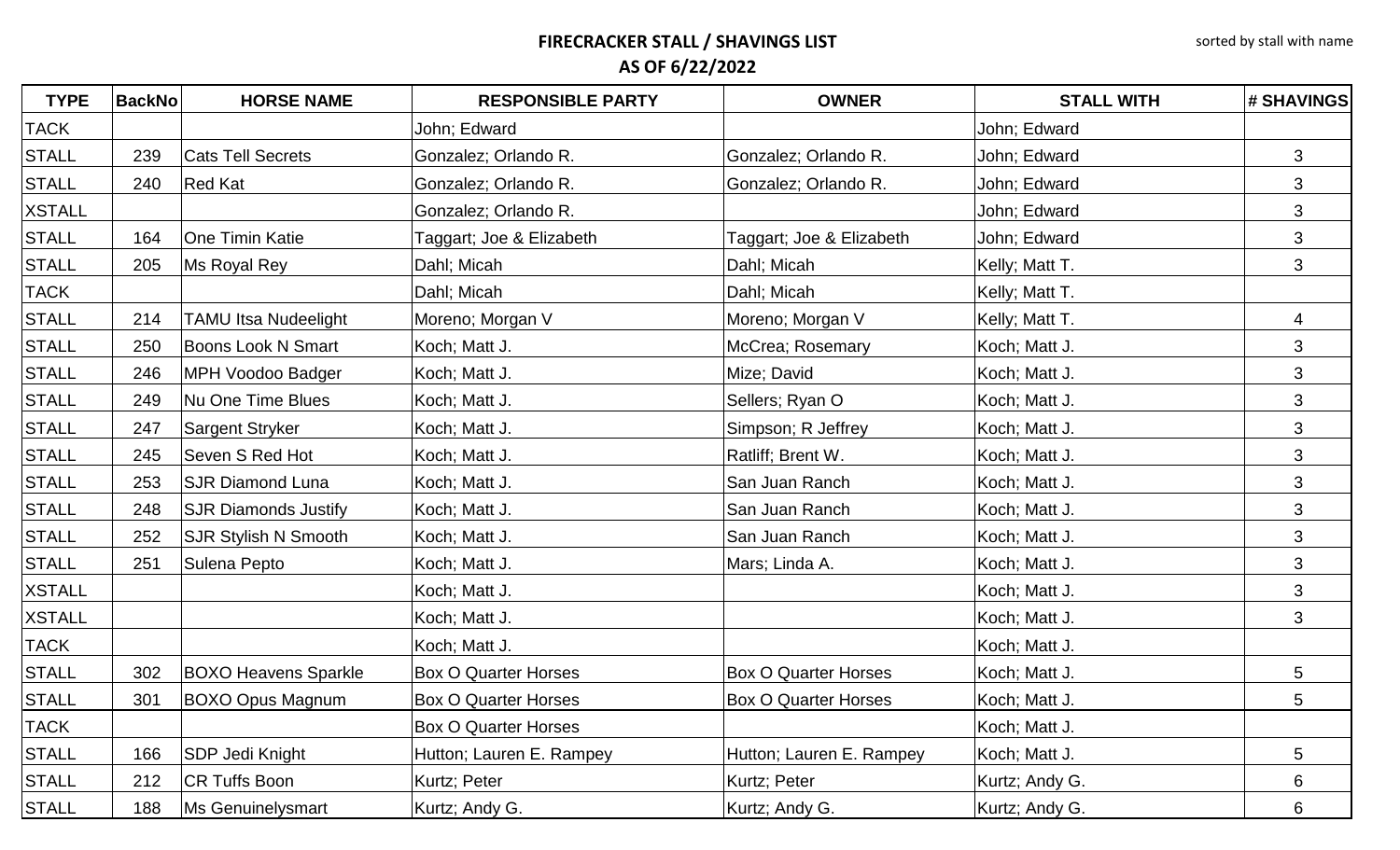| <b>TYPE</b>   | <b>BackNo</b> | <b>HORSE NAME</b>            | <b>RESPONSIBLE PARTY</b> | <b>OWNER</b>            | <b>STALL WITH</b> | # SHAVINGS     |
|---------------|---------------|------------------------------|--------------------------|-------------------------|-------------------|----------------|
| <b>XSTALL</b> |               |                              | Kurtz; Andy G.           |                         | Kurtz; Andy G.    | 6              |
| <b>XSTALL</b> |               |                              | Kurtz; Andy G.           |                         | Kurtz; Andy G.    | 6              |
| <b>STALL</b>  | 267           | <b>Hannas Metallic Rey</b>   | LePlatt; Dustin D.       | LePlatt; Dustin D.      | Kurtz; Andy G.    | 4              |
| <b>STALL</b>  | 266           | Moms Last Bett               | LePlatt; Dustin D.       | LePlatt; Dustin D.      | Kurtz; Andy G.    | 4              |
| <b>XSTALL</b> |               |                              | LePlatt; Dustin D.       |                         | Kurtz; Andy G.    | $\overline{4}$ |
| <b>XSTALL</b> |               |                              | LePlatt; Dustin D.       |                         | Kurtz; Andy G.    | 4              |
| <b>STALL</b>  | 189           | <b>Reysin Royalty</b>        | Cross; Mark & Lori       | Cross; Mark & Lori      | Kurtz; Andy G.    | 6              |
| <b>XSTALL</b> |               |                              | Cross; Mark & Lori       |                         | Kurtz; Andy G.    | 6              |
| <b>XSTALL</b> |               |                              | Cross; Mark & Lori       |                         | Kurtz; Andy G.    | 6              |
| <b>TACK</b>   |               |                              | Cross; Mark & Lori       |                         | Kurtz; Andy G.    |                |
| <b>STALL</b>  | 108           | Ima Metallic Shine           | Sexton; Niamh A.         | Sexton; Melissa A       | Kurtz; Andy G.    | 6              |
| <b>STALL</b>  | 297           | Double Yer Bets              | Leach; Logan L.          | Leach; Lanny            | Leach; Logan L.   | 3              |
| <b>XSTALL</b> |               |                              | Leach; Logan L.          |                         | Leach; Logan L.   | 3              |
| <b>XSTALL</b> |               |                              | Leach; Logan L.          |                         | Leach; Logan L.   | 3              |
| <b>XSTALL</b> |               |                              | Leach; Logan L.          |                         | Leach; Logan L.   | 3              |
| <b>XSTALL</b> |               |                              | Leach; Logan L.          |                         | Leach; Logan L.   | 3              |
| <b>STALL</b>  | 323           | Gus                          | Allen; Trea R.           | Allen; Trea R.          | Louthan; Tack     | 3              |
| <b>XSTALL</b> |               |                              | Allen; Trea R.           |                         | Louthan; Tack     | 3              |
| <b>XSTALL</b> |               |                              | Allen; Trea R.           |                         | Louthan; Tack     | 3              |
| <b>STALL</b>  | 160           | <b>Heza Smokin Crome Gun</b> | Degges-Jones; Patsie     | Star-Cloutier; Gail     | Louthan; Tack     | 3              |
| <b>STALL</b>  | 238           | Mendota Crossing             | Atkinson; Julie          | Atkinson; Dale Or Julie | Louthan; Tack     | $\overline{2}$ |
| <b>XSTALL</b> |               |                              | Atkinson; Julie          |                         | Louthan; Tack     | $\overline{2}$ |
| <b>STALL</b>  | 197           | Doin It Ruff N Smart         | <b>Louthan Cowhorses</b> | Rose; Nicole            | Louthan; Tack     | 4              |
| <b>STALL</b>  | 193           | My Lucky Shamrock            | <b>Louthan Cowhorses</b> | Pniak; Gayle            | Louthan; Tack     | 4              |
| <b>STALL</b>  | 194           | <b>Nuchex N Diamonds</b>     | <b>Louthan Cowhorses</b> | Louthan; Karey E.       | Louthan; Tack     | 4              |
| <b>STALL</b>  | 195           | One More Time Johnny         | Louthan Cowhorses        | Louthan Cowhorses       | Louthan; Tack     | 4              |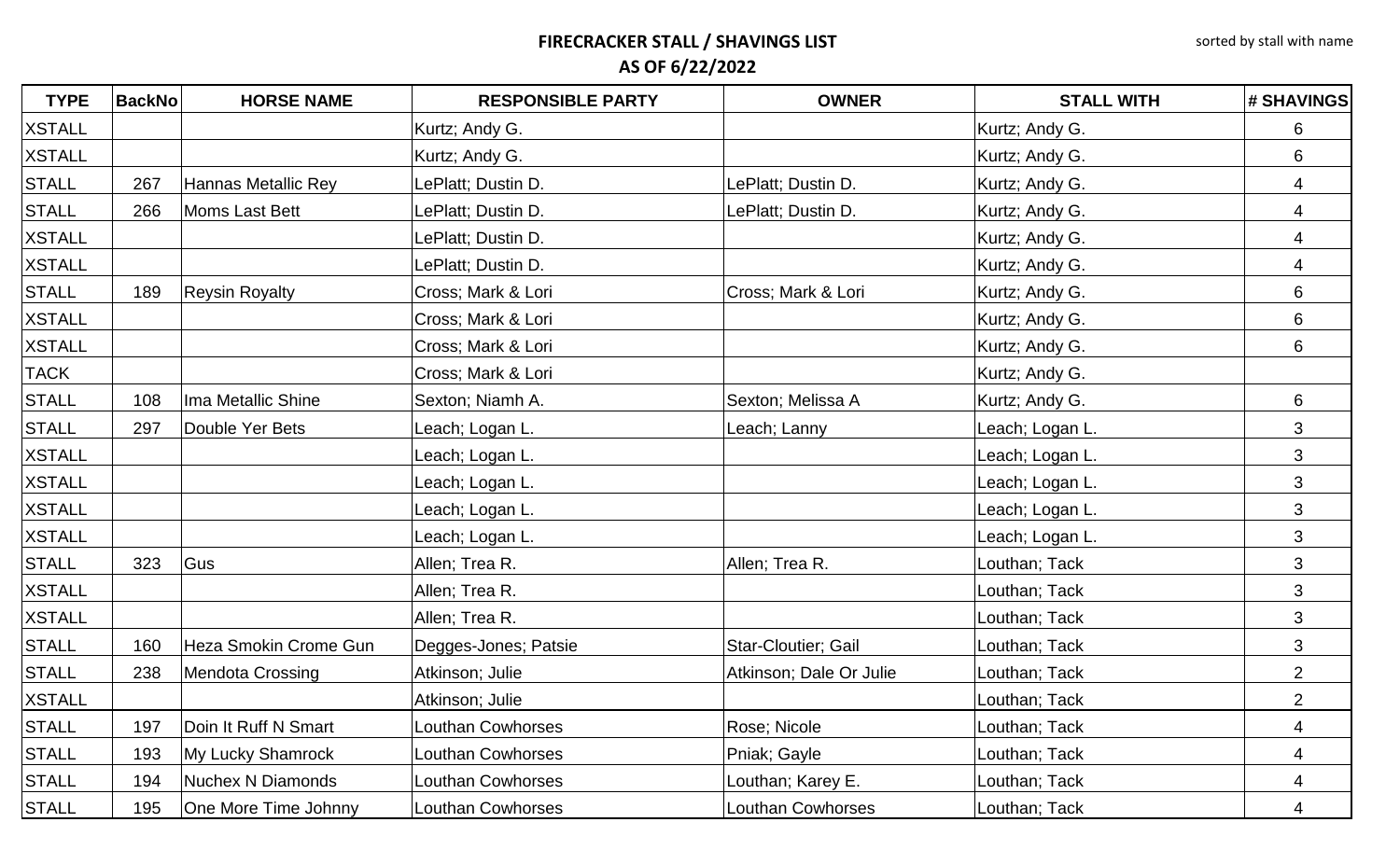| <b>TYPE</b>   | <b>BackNo</b> | <b>HORSE NAME</b>           | <b>RESPONSIBLE PARTY</b> | <b>OWNER</b>              | <b>STALL WITH</b>   | # SHAVINGS      |
|---------------|---------------|-----------------------------|--------------------------|---------------------------|---------------------|-----------------|
| <b>STALL</b>  | 192           | Surely This Time            | <b>Louthan Cowhorses</b> | Louthan; Karey E.         | Louthan; Tack       | 4               |
| <b>XSTALL</b> |               |                             | <b>Louthan Cowhorses</b> |                           | Louthan; Tack       | 4               |
| <b>TACK</b>   |               |                             | Louthan Cowhorses        |                           | Louthan; Tack       |                 |
| <b>TACK</b>   |               |                             | Louthan Cowhorses        |                           | Louthan; Tack       |                 |
| <b>STALL</b>  | 132           | Playinhardtoforget          | Berglund; Kelsey         | Berglund; Andrew & Kelsey | Louthan; Tack       | 4               |
| <b>STALL</b>  | 198           | Saldarini                   | Star-Cloutier; Gail      | Star-Cloutier; Gail       | Louthan; Tack       | 4               |
| <b>STALL</b>  | 199           | <b>SS Some Hey Please</b>   | Ellis; Christine         | Ellis; Christine          | Louthan; Tack       | $\overline{4}$  |
| <b>STALL</b>  | 196           | Cat Kista Star              | Lucchese; Nicole         | <b>Louthan Cowhorses</b>  | Louthan; Tack       | $\overline{4}$  |
| <b>XSTALL</b> |               |                             | Franz; Kassi             | Franz; Kassi              | Louthan; Tack       |                 |
| <b>XSTALL</b> |               |                             | Franz; Kassi             | Franz; Kassi              | Louthan; Tack       |                 |
| <b>STALL</b>  |               | Chico Flo                   | Franz; Kassi             | Franz; Kassi              | Louthan; Tack       |                 |
| <b>STALL</b>  | 161           | Experiment626               | Leonard; Brianna         | Leonard; Brianna          | Louthan; Tack       | 4               |
| <b>STALL</b>  | 105           | Mintgundition               | Rancho Santa Margarita   | Rancho Santa Margarita    | Matusio; Matthew W. | $5\overline{)}$ |
| <b>TACK</b>   |               |                             | Rancho Santa Margarita   |                           | Matusio; Matthew W. |                 |
| <b>STALL</b>  | 290           | Once Ina Senorita           | Matusio; Matthew W.      | Matusio; Matthew W.       | Matusio; Matthew W. | 5               |
| <b>TACK</b>   |               |                             | Matusio; Matthew W.      |                           | Matusio; Matthew W. |                 |
| <b>STALL</b>  | 287           | Boondock Playgirl           | Olds-Sanchez; Ashleigh   | Olds-Sanchez; Ashleigh    | Matusio; Matthew W. | $5\phantom{.0}$ |
| <b>STALL</b>  | 285           | Delights Starla             | Olds-Sanchez; Ashleigh   | Olds-Sanchez; Ashleigh    | Matusio; Matthew W. | 5               |
| <b>STALL</b>  | 286           | Nu Town Cat                 | Olds-Sanchez; Ashleigh   | Olds-Sanchez; Ashleigh    | Matusio; Matthew W. | 5               |
| <b>XSTALL</b> |               |                             | Olds-Sanchez; Ashleigh   |                           | Matusio; Matthew W. | 3               |
| <b>TACK</b>   |               |                             | Olds-Sanchez; Ashleigh   |                           | Matusio; Matthew W. |                 |
| <b>STALL</b>  | 101           | Hal On Ice                  | Gale; Leslie             | Gale; Leslie              | Matusio; Matthew W. |                 |
| <b>STALL</b>  | 288           | JR Dual Cat                 | Gariner; Jesse & Renate  | Gariner; Jesse & Renate   | Matusio; Matthew W. | 5               |
| <b>STALL</b>  | 289           | Chica Cielo                 | Swan; Michael D          | Swan; Michael D           | Matusio; Matthew W. | 5               |
| <b>STALL</b>  | 184           | <b>SCR King Of The Road</b> | McLaughlin; Jay          | McLaughlin; Jay & Wendy   | McLaughlin; Jay     | 5               |
| <b>XSTALL</b> |               |                             | McLaughlin; Jay          |                           | McLaughlin; Jay     | 5               |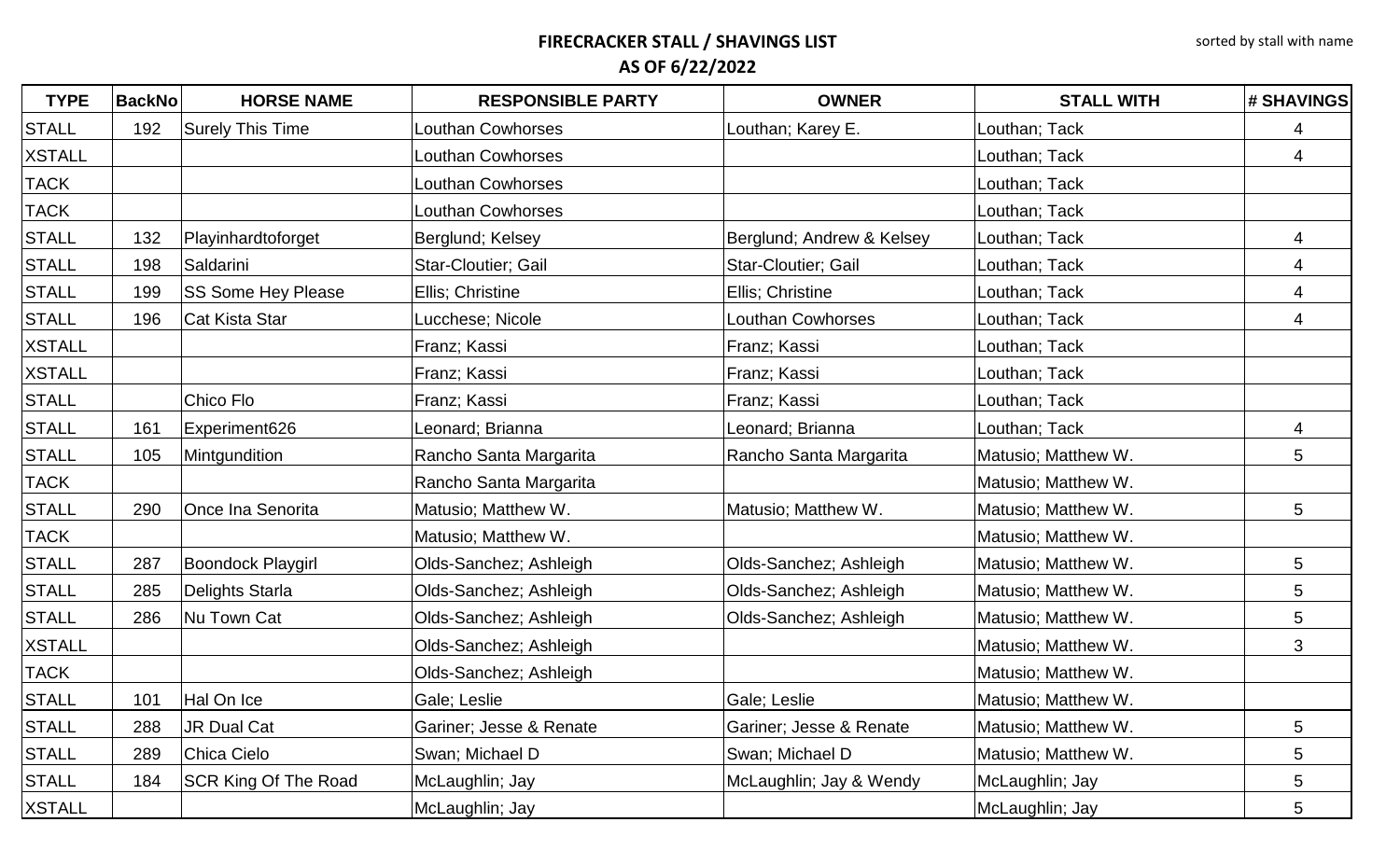| <b>TYPE</b>   | <b>BackNo</b> | <b>HORSE NAME</b>       | <b>RESPONSIBLE PARTY</b>       | <b>OWNER</b>                   | <b>STALL WITH</b>    | # SHAVINGS      |
|---------------|---------------|-------------------------|--------------------------------|--------------------------------|----------------------|-----------------|
| <b>XSTALL</b> |               |                         | McLaughlin; Jay                |                                | McLaughlin; Jay      | 5               |
| <b>XSTALL</b> |               |                         | McLaughlin; Jay                |                                | McLaughlin; Jay      | $5\phantom{.0}$ |
| <b>XSTALL</b> |               |                         | McLaughlin; Jay                |                                | McLaughlin; Jay      | 5               |
| <b>STALL</b>  | 186           | Shiney Blu              | Reid; Shannon                  | Reid; Shannon                  | McLaughlin; Jay      | $5\phantom{.0}$ |
| <b>STALL</b>  | 187           | Tee Boone               | Neal III; JT & Sandra          | Neal III; JT & Sandra          | McLaughlin; Jay      | $5\phantom{.0}$ |
| <b>STALL</b>  | 135           | <b>DT Whiskey Shine</b> | Penn; Hunter S.                | Penn; Tammy Lynne              | McLaughlin; Jay      | 10              |
| <b>STALL</b>  | 134           | <b>Twice Freckle</b>    | Penn; Hunter S.                | Penn; Hunter S.                | McLaughlin; Jay      | 10              |
| <b>XSTALL</b> |               |                         | Penn; Hunter S.                | Penn; Hunter S.                | McLaughlin; Jay      | 10              |
| <b>XSTALL</b> |               |                         | Penn; Hunter S.                |                                | McLaughlin; Jay      | 10              |
| <b>STALL</b>  | 142           | Sista Jackson           | Melton; Jared                  | Melton; Jared & Crystal        | McLaughlin; Jay      | 9               |
| <b>STALL</b>  | 191           | Sparkn                  | Melton; Jared                  | Melton; Jared                  | McLaughlin; Jay      | 9               |
| <b>XSTALL</b> |               |                         | Melton; Jared                  |                                | McLaughlin; Jay      | 9               |
| <b>STALL</b>  | 185           | Mo Outlaw               | Hawk Family Trust              | <b>Hawk Family Trust</b>       | McLaughlin; Jay      | 5               |
| <b>STALL</b>  | 172           | Doc Olena Jonez         | Bricker; Adeline Gracie        | <b>Bricker: Adeline Gracie</b> | McLaughlin; Jay      | 4               |
| <b>STALL</b>  | 173           | Dual Looks              | <b>Bricker; Adeline Gracie</b> | <b>Bricker; Adeline Gracie</b> | McLaughlin; Jay      | $\overline{4}$  |
| <b>STALL</b>  | 331           | <b>One Time Darlin</b>  | Mars; Linda A.                 | Mars; Linda A.                 | Merrill; Tyler G.    | 10              |
| <b>STALL</b>  | 330           | Time To Reyn            | Mars; Linda A.                 | Mars; Linda A.                 | Merrill; Tyler G.    | 10              |
| <b>XSTALL</b> |               |                         | Mars; Linda A.                 |                                | Merrill; Tyler G.    | 10              |
| <b>XSTALL</b> |               |                         | Mars; Linda A.                 |                                | Merrill; Tyler G.    | 10              |
| <b>TACK</b>   |               |                         | Mars; Linda A.                 |                                | Merrill; Tyler G.    |                 |
| <b>STALL</b>  | 333           | Makin A Seen            | Fox; Dan E.                    | Fox; Dan E.                    | Merrill; Tyler G.    | 10              |
| <b>STALL</b>  | 332           | Mia Metallic Queen      | Jones; Ken W.                  | Jones; Ken W.                  | Merrill; Tyler G.    | 10              |
| <b>STALL</b>  | 299           | Juan Quixote            | Ocken; Hans                    | O'brien; Michael & Sherrie     | Ocken; Hans          | $\overline{2}$  |
| <b>STALL</b>  | 298           | Sioux Dee Pants         | Ocken; Hans                    | <b>Starr Peak Ranch Ltd</b>    | Ocken; Hans          | $\overline{2}$  |
| <b>STALL</b>  | 227           | A Metallic Valentine    | Maston; Donna                  | Maston; Donna                  | Schlegel; Matthew M. | $\overline{5}$  |
| <b>STALL</b>  | 230           | <b>Blue Sky Above</b>   | Maston; Donna                  | Maston; Donna                  | Schlegel; Matthew M. | $\overline{5}$  |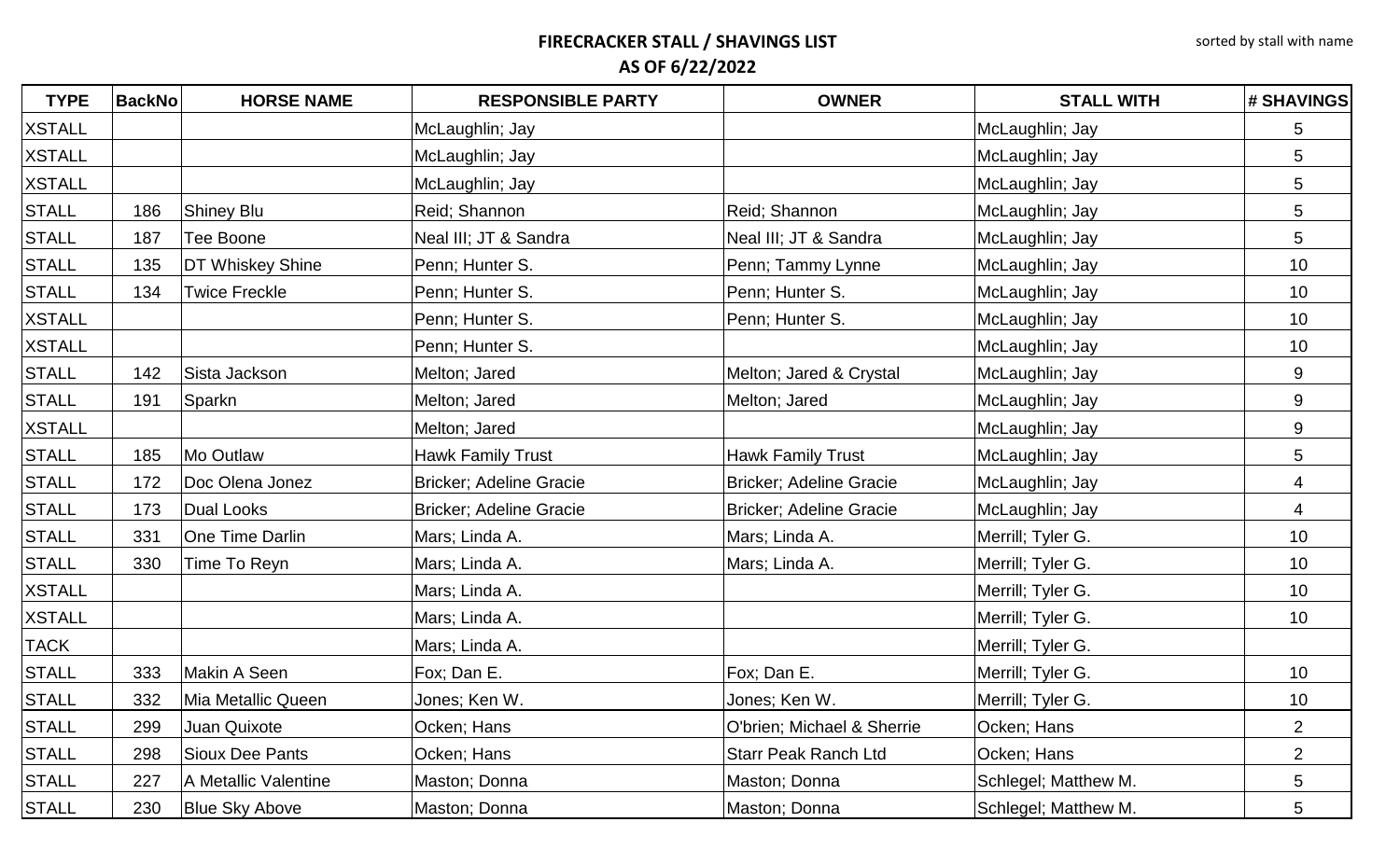| <b>TYPE</b>   | <b>BackNo</b> | <b>HORSE NAME</b>          | <b>RESPONSIBLE PARTY</b>   | <b>OWNER</b>               | <b>STALL WITH</b>    | # SHAVINGS      |
|---------------|---------------|----------------------------|----------------------------|----------------------------|----------------------|-----------------|
| <b>STALL</b>  | 228           | Shesa Jukebox Hero         | Maston; Donna              | Maston; Donna              | Schlegel; Matthew M. | 5               |
| <b>TACK</b>   |               |                            | Maston; Donna              |                            | Schlegel; Matthew M. |                 |
| <b>STALL</b>  | 226           | <b>This Smart Cowgirl</b>  | Woroniecki; Jodie & Warren | Woroniecki; Jodie & Warren | Schlegel; Matthew M. | $5\overline{)}$ |
| <b>STALL</b>  | 229           | Anyware This Cat           | Moffitt; James W           | Moffitt; James W           | Schlegel; Matthew M. | 5               |
| <b>STALL</b>  | 225           | <b>Stylish N Rebllious</b> | Stangeland; Jon            | Stangeland; Jon            | Schlegel; Matthew M. | $5\phantom{.0}$ |
| <b>STALL</b>  | 224           | <b>Lil Shilow</b>          | Larson; Natalie            | Stangeland; Jon            | Schlegel; Matthew M. | $5\phantom{.0}$ |
| <b>XSTALL</b> |               |                            | Larson; Natalie            |                            | Schlegel; Matthew M. | $5\phantom{.0}$ |
| <b>STALL</b>  | 244           | <b>Celias Good Soldier</b> | James; John A.             | James; Kellee and John     | Snyder; John S.      | $\overline{4}$  |
| <b>XSTALL</b> |               |                            | James; John A.             |                            | Snyder; John S.      |                 |
| <b>STALL</b>  | 306           | <b>Royal Times 2</b>       | Rounds; Kimberly           | Rounds; Kimberly           | Snyder; John S.      | 4               |
| <b>STALL</b>  | 307           | Shesa Classy Cat           | Rounds; Kimberly           | Rounds; Kimberly           | Snyder; John S.      | 4               |
| <b>STALL</b>  | 256           | Looking For A Mixer        | Snyder; Elizabeth Kennedy  | Snyder; Elizabeth Kennedy  | Snyder; John S.      |                 |
| <b>XSTALL</b> |               |                            | Snyder; Elizabeth Kennedy  |                            | Snyder; John S.      |                 |
| <b>XSTALL</b> |               |                            | Snyder; Elizabeth Kennedy  |                            | Snyder; John S.      |                 |
| <b>TACK</b>   |               |                            | Snyder; Elizabeth Kennedy  |                            | Snyder; John S.      |                 |
| <b>STALL</b>  | 254           | <b>Hes Pretty Tuff</b>     | Choate; Ben                | Choate; Ben                | Snyder; John S.      |                 |
| <b>STALL</b>  | 255           | <b>Precious Lil Stress</b> | Carnesecca; Bonnie         | Carnesecca; Bonnie         | Snyder; John S.      |                 |
| <b>STALL</b>  | 103           | Metallica Style            | Andrews; John P.           | Andrews; John P.           | Steele; Diane        | 5               |
| <b>TACK</b>   |               |                            | Andrews; John P.           |                            | Steele; Diane        |                 |
| <b>STALL</b>  | 102           | Smokin Rey Dar             | Steele; Diane              | Steele; Diane              | Steele; Diane        | 5               |
| <b>STALL</b>  | 174           | <b>Peppermint Loblolly</b> | Swenson; Jeff              | Swenson; Jeff              | Swenson; Lyla        | 4               |
| <b>STALL</b>  | 128           | Mr Stylish Cat             | Todd; Taylor A.            | Todd; Tylor R.             | Todd; Tylor R.       | 3               |
| <b>STALL</b>  | 127           | Voodoo Whiskey             | Todd; Tylor R.             | Todd; Tylor R.             | Todd; Tylor R.       | $\mathfrak{S}$  |
| <b>STALL</b>  | 328           | A Starlights Magnum        | Trahern; Kyle              | Trahern; Kyle              | Trahern; Kyle        | 4               |
| <b>STALL</b>  | 329           | Khrome                     | Trahern; Kyle              | Sneed-Pool Cattle Co Inc   | Trahern; Kyle        | 4               |
| <b>XSTALL</b> |               |                            | Trahern; Kyle              |                            | Trahern; Kyle        | $\mathbf{3}$    |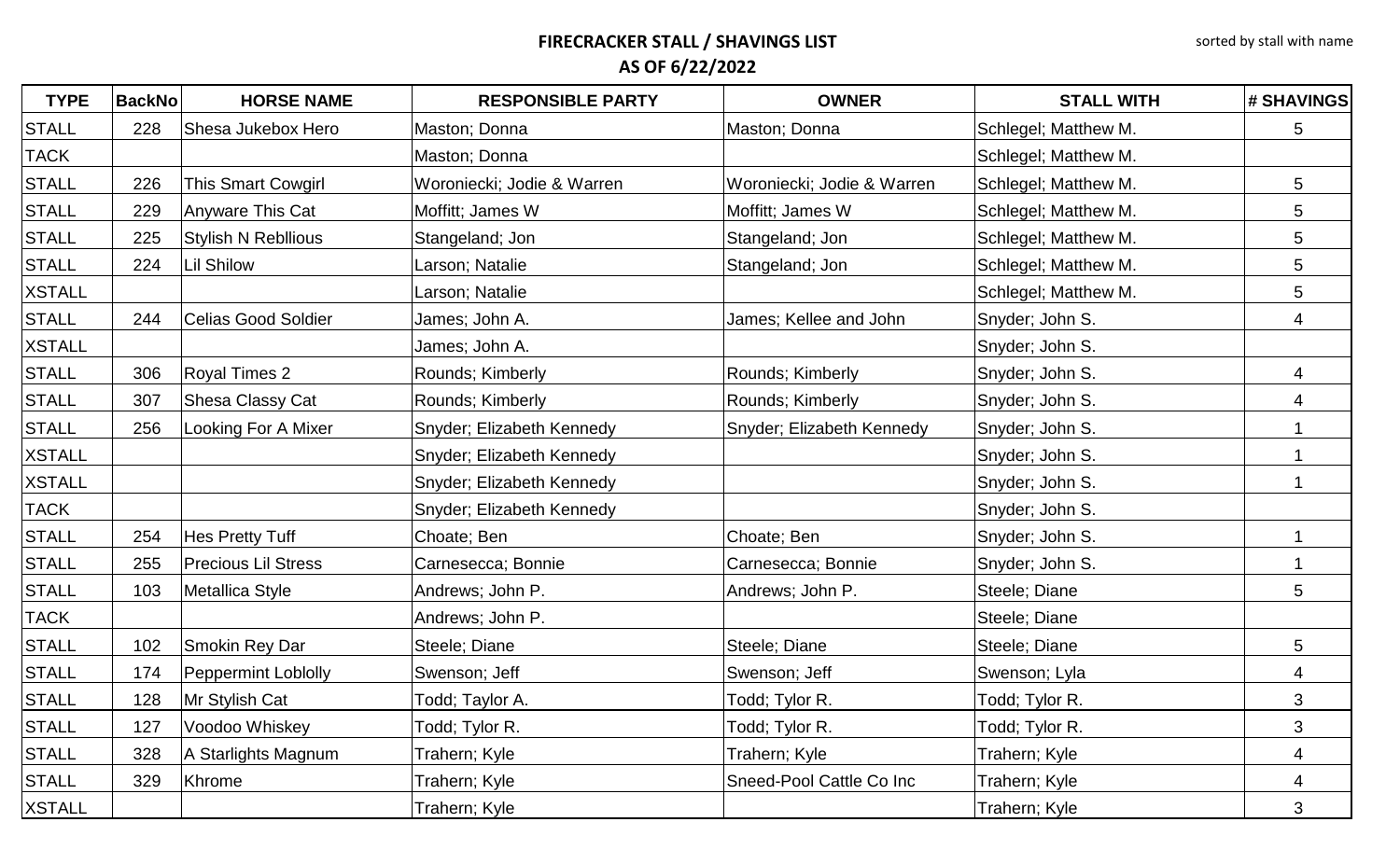| <b>TYPE</b>   | <b>BackNo</b> | <b>HORSE NAME</b>           | <b>RESPONSIBLE PARTY</b> | <b>OWNER</b>         | <b>STALL WITH</b> | # SHAVINGS     |
|---------------|---------------|-----------------------------|--------------------------|----------------------|-------------------|----------------|
| <b>XSTALL</b> |               |                             | Trahern; Kyle            |                      | Trahern; Kyle     | 3              |
| <b>XSTALL</b> |               |                             | Trahern; Kyle            |                      | Trahern; Kyle     | $\mathfrak{B}$ |
| <b>XSTALL</b> |               |                             | Trahern; Kyle            |                      | Trahern; Kyle     | 3              |
| <b>TACK</b>   |               |                             | Trahern; Kyle            |                      | Trahern; Kyle     |                |
| <b>STALL</b>  | 141           | <b>Bitsy Bay Boon</b>       | Turner; Matt S.          | Turner; Matt S.      | Turner; Matt S.   | 5              |
| <b>STALL</b>  | 137           | This Buds A Nic             | Turner; Matt S.          | Duleba; Alicia Renee | Turner; Matt S.   | 5              |
| <b>XSTALL</b> |               |                             | Turner; Matt S.          |                      | Turner; Matt S.   | 5              |
| <b>TACK</b>   |               |                             | Turner; Matt S.          |                      | Turner; Matt S.   |                |
| <b>STALL</b>  | 138           | Seven S Our Time            | Talbott; Lucas E.        | Talbott; Lucas E.    | Turner; Matt S.   | 5              |
| <b>STALL</b>  | 139           | <b>HotnRebellious</b>       | Hamilton; Sara           | Crowl; Danny         | Turner; Matt S.   | 5              |
| <b>STALL</b>  | 140           | <b>Kidd Montana</b>         | Hamilton; Sara           | Crowl; Danny         | Turner; Matt S.   | 5              |
| <b>STALL</b>  | 177           | Roany Red                   | Hamilton; Sara           | Hamilton; Sara       | Turner; Matt S.   | 6              |
| <b>TACK</b>   |               |                             | Hamilton; Sara           |                      | Turner; Matt S.   |                |
| <b>STALL</b>  | 178           | Little Peppy N Color        | Crowl; Danny             | Crowl; Danny         | Turner; Matt S.   | 6              |
| <b>STALL</b>  | 133           | Runninouttaboonlight        | Noles; Cory R.           | Noles; Cory R.       | Veitch; Jeffry J. | 6              |
| <b>STALL</b>  | 100           | <b>Would Happen Once</b>    | Veitch; Leta             | Veitch; Leta         | Veitch; Jeffry J. | 4              |
| <b>STALL</b>  | 221           | <b>CR Boon To Be A Tuff</b> | Swanson; Conrad T.       | Swanson; Conrad T.   | Vogel; Keith P.   | 6              |
| <b>STALL</b>  | 217           | <b>High Brow Falutin</b>    | Swanson; Conrad T.       | Swanson; Conrad T.   | Vogel; Keith P.   | 6              |
| <b>STALL</b>  | 218           | <b>Metallic Heart</b>       | Swanson; Conrad T.       | Swanson; Conrad T.   | Vogel; Keith P.   | 6              |
| <b>STALL</b>  | 220           | <b>Steady Step</b>          | Swanson; Conrad T.       | Swanson; Cheryl A.   | Vogel; Keith P.   | 6              |
| <b>STALL</b>  | 219           | This Ones A Peach           | Swanson; Conrad T.       | Swanson; Conrad T.   | Vogel; Keith P.   | 6              |
| <b>XSTALL</b> |               |                             | Swanson; Conrad T.       |                      | Vogel; Keith P.   | 4              |
| <b>XSTALL</b> |               |                             | Swanson; Conrad T.       |                      | Vogel; Keith P.   | 4              |
| <b>XSTALL</b> |               |                             | Swanson; Conrad T.       |                      | Vogel; Keith P.   | 4              |
| <b>TACK</b>   |               |                             | Swanson; Conrad T.       |                      | Vogel; Keith P.   |                |
| <b>STALL</b>  | 324           | NoTimeForGunControl         | Vogel; Keith P.          | Vogel; Blaine        | Vogel; Keith P.   | 5              |